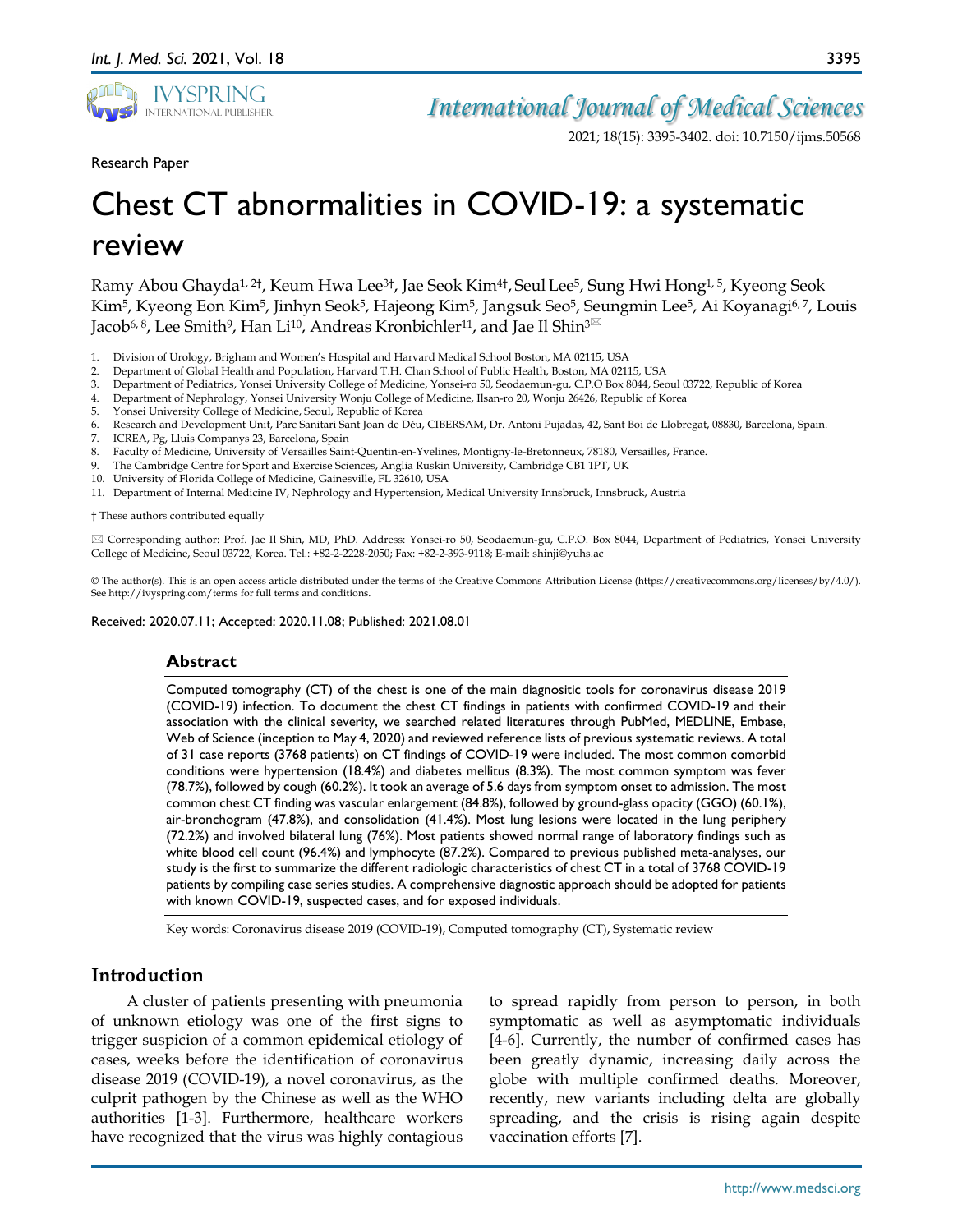COVID-19 is caused by single-stranded RNA virus belonging to the family Coronaviridae in the order of Nidoviarles and is enveloped with a positive sense [8]. Its respiratory manifestations are caused by the beta genre of this zoonotic virus, similar to the severe acute respiratory syndrome coronavirus (SARS-CoV) and Middle East respiratory syndrome coronavirus (MERS-CoV) [8]. Transmission is achieved through large droplets generated by coughing or sneezing, as well as transport of the virus from surfaces into the mucosa of the mouth, nose, or eyes. Vertical transmission has also been reported [9]. Clinically, signs and symptoms of the disease are variable and fall on a spectrum ranging from asymptomatic to multi-organ failure or unfortunate death [9]. Respiratory manifestations are similar to other respiratory infections. They include but are not limited to cough, sore throat, and shortness of breath. In a subset of infected individuals, pneumonia and respiratory failure develop as part of severe complications, such as acute respiratory distress syndrome (ARDS) and acute lung injury, leading to most of the morbidities and mortalities [9]. This latter severe manifestation of infection is thought to be due to the robust increase in inflammatory cytokines, including interleukins [2, 7] and TNF- α, among others [2, 9]. One of the main diagnostic tools for lung involvement in the pathophysiology of the infection include computed tomography (CT) of the chest. In fact, given the high clinical sensitivity and specificity of chest CT, this imaging modality has been used in suspected infections with negative molecular testing [9, 10].

Until now, there have been several systematic reviews and meta-analyses on chest CT findings associated with COVID-19 [11-15], but there are no comprehensive studies collecting all case series studies regarding the findings on chest CT in patients with confirmed COVID-19 and their association with clinical severity of viral infection. In this article, we show new perspectives on the most sensitive and specific CT imaging manifestations, the severity of the disease and the patient's comorbidities. Previous studies have shown variable radiologic signs and findings of unknown clinical significance and prognosis. Findings from this review can serve as a guide and add to the growing knowledge of clinical perspectives of this pandemic.

## **Methods**

#### **Literature search strategy and selection criteria**

The Preferred Reporting Items for Systematic Reviews and Meta-analyses (PRISMA) guidelines were followed for this systematic review and meta-analysis. We searched PubMed, MEDLINE, Embase, Web of Science, and limited the search to human findings and included reports published in any language. The search terms used were as follows: "coronavirus 19", "COVID-19", "and 2019-nCoV", "novel coronavirus 2019", "CT", and "computed tomography".

We reviewed papers describing the findings on chest CT findings of COVID-19 positive patients during the extraction process. Because of the scarcity of evidence, papers without patient numbers were included. After the search process, we selected case series on the association of chest CT findings with the severity of the disease and patient mortality rates. In this process, we excluded *in vitro* or *in vivo* studies, genetic studies, and conference abstracts. The search was restricted to studies in humans.

Four investigators did the search and manually screened the data. HK, JS, and SL separately extracted data, and KHL double-checked to determine whether the eligible articles met the inclusion criteria. The final search was carried out on May 24, 2020, and excluded 544 overlapping or duplicated data sets. We first excluded duplicate articles and then labeled all the articles by examining titles, abstracts, and full texts in order. From 806 articles, a total of 31 case series with 3768 patients were included for the primary outcome. A flow-chart of literature search is presented in Figure 1.

#### **Analysis of included studies**

In this current review, descriptions of the lungs of COVID-19 infected patients based on CT scans reported in the studies were accessed. Studies only describing saturation and chest X-ray findings were not included when the diagnosis was not mentioned, and no CT scan was performed. Each case series is described in Table S4-S5. We organized the data of the patients' characteristics, including age, sex, comorbidities, the period between symptom onset and admission/CT scan, clinical presentations, laboratory findings and types of treatments for analyses.

## **Results**

## **Summary of previously published meta-analyses**

A total of eleven meta-analyses on COVID-19 related to Chest CT findings have been published. Detailed description of each study is shown in Table 1. Three papers- Kim et al. [12], Xu et al [15] and Adams et al. [17] - summarized the sensitivity and specificity of chest CT as a diagnostic tool in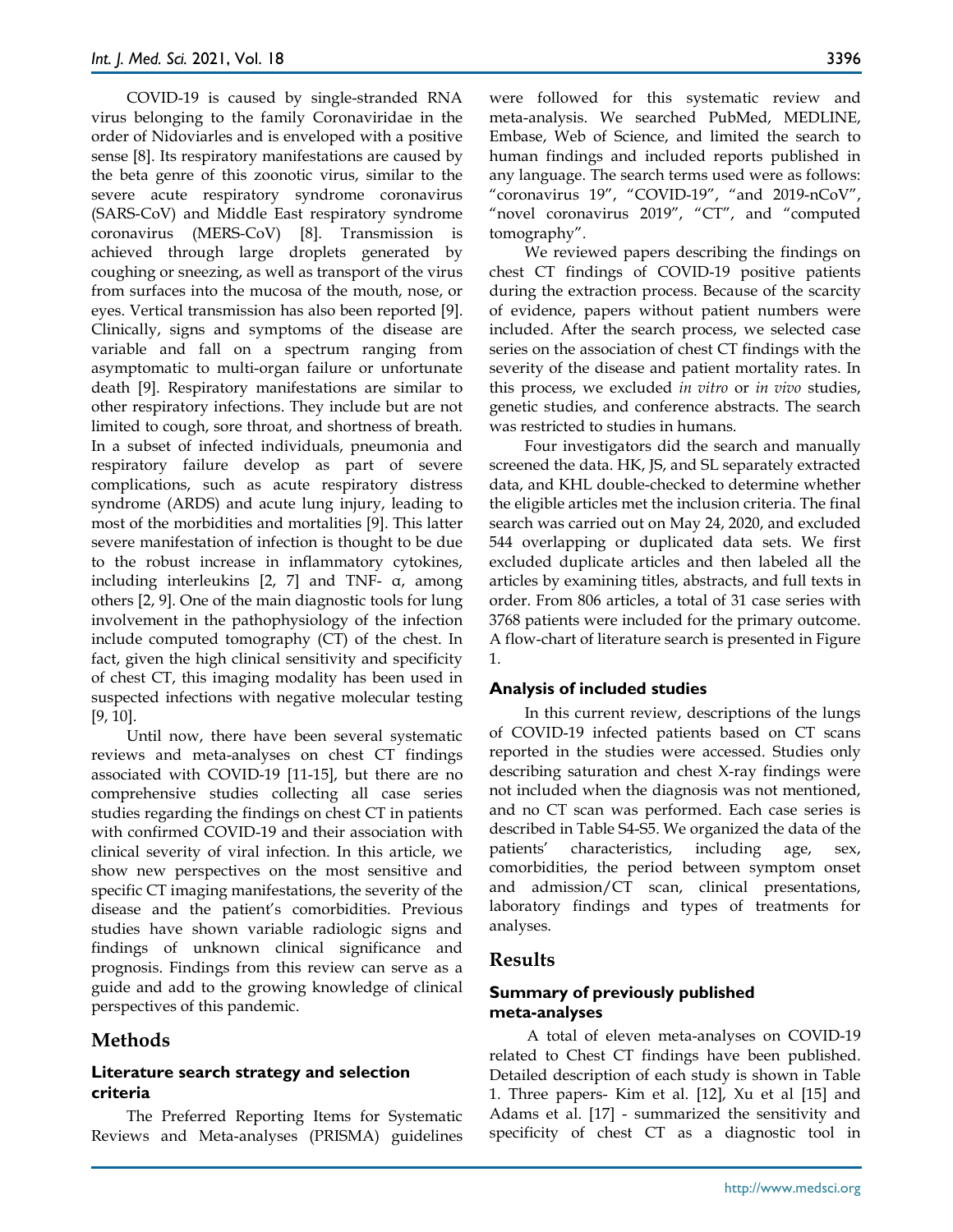COVID-19 pneumonia. However, there are no results about clinical presentations, laboratory findings, and treatment modalities. Four studies - Bao et al. [13], Zhu et al. [14], Sun et al. [20] and Lv et al. [21] - have conducted meta-analyses with only CT findings of COVID-19 patients, not describing clinical severity Only Wan et al. [18] summarized the both clinical characteristics and Chest CT findings of patients with COVID-19, but there is no results about laboratory findings and type of treatment. Other two papers - Park et al. [11] and Zheng et al. [16] - performed comparative analyses of CT findings comparing patients diagnosed in Wuhan with outside of Wuhan in China and the common patients with severe patients, respectively. Both studies contained no result about laboratory findings and treatment modalities. Chang et al. [18] summarized CT findings, clinical characteristics and outcomes only in small number of children without detailed laboratory findings or treatment in the manuscript.

| Authors                         | No. of<br>studies | Sample<br>size | Description                                                                                                                                                                                                                                                                                                                                                                                                                                                                                                                                                     | Comments                                                                                                                                                                                                                                                             |
|---------------------------------|-------------------|----------------|-----------------------------------------------------------------------------------------------------------------------------------------------------------------------------------------------------------------------------------------------------------------------------------------------------------------------------------------------------------------------------------------------------------------------------------------------------------------------------------------------------------------------------------------------------------------|----------------------------------------------------------------------------------------------------------------------------------------------------------------------------------------------------------------------------------------------------------------------|
| Park et al.<br>2020 [11]        | 9                 | 627            | The role of chest CT in COVID-19 diagnosis is inconclusive.                                                                                                                                                                                                                                                                                                                                                                                                                                                                                                     | A comparative analysis of clinical presentations and<br>CT findings was performed between patients<br>diagnosed in Wuhan and outside of Wuhan in China -<br>no significant findings about CT findings and no data<br>about laboratory findings and type of treatment |
| Kim et al.<br>2020 [12]         | 68                | 6218           | The pooled sensitivity was $94\%$ (95% CI: 91-96; I2=95%) and<br>specificity was $37\%$ (26-50; $83\%$ ) for chest CT.                                                                                                                                                                                                                                                                                                                                                                                                                                          | Summarized the sensitivity and specificity of chest CT<br>as a diagnostic tool in COVID-19 pneumonia - there is<br>no results about clinical presentations, laboratory<br>findings, and treatment modalities                                                         |
| Bao et al.<br>$(2020)$ [13]     | 13                | 2738           | Typical CT signs were GGO (83.3%), GGO with mixed consolidation CT findings of patients with COVID-19 are<br>(58.4%). The incidences were highest in the right lower lobe (87.2%), summarized in this article - there is no results about<br>left lower lobe (81.4%), and bilateral lower lobes (65.2%).                                                                                                                                                                                                                                                        | clinical presentations, laboratory findings and type of<br>treatment                                                                                                                                                                                                 |
| Zhu et al.<br>$(2020)$ [14]     | 7                 | 4121           | Most patients presented bilateral lung involvement (73.8%, 95% CI: CT findings of patients with COVID-19 are<br>65.9-81.1) and the most common changes in lesion density were<br>GGO (68.1, 56.9-78.2).                                                                                                                                                                                                                                                                                                                                                         | summarized in this article - not mentioning clinical<br>presentations, laboratory findings, and type of<br>treatment                                                                                                                                                 |
| Xu et al.<br>$(2020)$ [15]      | 16                | 3186           | Chest CT has a high sensitivity 92% (95% CI: 86-96), for detecting<br>COVID-19, especially in a region with severe epidemic, which is<br>helpful to early recognize suspicious cases and might contribute to<br>confine epidemic.                                                                                                                                                                                                                                                                                                                               | Summarized the sensitivity of chest CT as a diagnostic<br>tool in COVID-19 pneumonia - there is no results<br>about clinical presentations, laboratory findings, and<br>treatment modalities                                                                         |
| Zeng et al.<br>$(2020)$ [16]    | 15                | 2,451          | Based on the CT images, the common patients were less frequent to The paper compared the common patients with severe<br>exhibit consolidation (OR: 0.31), pleural effusion (0.19),<br>lymphadenopathy (0.17), crazy-paving pattern (0.22), interlobular<br>septal thickening (0.27), reticulation (0.20), traction bronchiectasis<br>$(0.40)$ with over 2 lobes nvolved $(0.07)$ and central distribution $(0.18)$<br>while more frequent to bear unilateral pneumonia (4.65) involving 1<br>lobe (13.84) or 2 lobes (6.95) when compared with severe patients. | patients - not comparing or mentioning about clinical<br>presentations laboratory findings, and treatment<br>modalities.                                                                                                                                             |
| Adams et al. 6<br>$(2020)$ [17] |                   | 1431           | Chest CT appears to have a relatively high sensitivity (92.9% to<br>97.0%) in symptomatic patients at high risk of COVID-19, but it<br>cannot exclude COVID-19. Specificity is poor (25.0% to 71.9%).                                                                                                                                                                                                                                                                                                                                                           | Summarized the sensitivity of chest CT as a diagnostic<br>tool in COVID-19 pneumonia - there is no results<br>clinical presentations, laboratory findings, and type of<br>treatment                                                                                  |
| Chang et al. 9<br>$(2020)$ [18] |                   | 93             | In Fever occurred in 59% of the patients, while cough in 46%.<br>Gastrointestinal symptoms (12%) were uncommon. There are 26%<br>children are asymptomatic. The most common radiographic finding children (not for adults) - detailed laboratory findings<br>was GGO (48%).                                                                                                                                                                                                                                                                                     | The paper summarized CT findings, clinical<br>characteristics and outcomes only in small number of<br>or treatment are not described in the manuscrupt                                                                                                               |
| Wan et al.<br>$(2020)$ [19]     | 14                | 1115           | Chest CTs showed pure GGO (69%, 95% CI 58-80) and 70% (95% CI CT findings and clinical presentations of patients with<br>46-95) of cases showed a location preference for the right lower lobe, COVID-19 are summarized in this article - there is no<br>65% (58-73) of patients presented with $\geq$ 3 lobes involvement. In<br>terms of clinical features, muscle soreness (21%, 95% CI 15-26) and<br>diarrhea (7%, 4-10) were minor symptoms compared to fever (80%,<br>74-87) and cough (53%, 33-72).                                                      | results about laboratory findings and treatment<br>modalities                                                                                                                                                                                                        |
| Sun et al.<br>2020 [20]         | 55                | NA             | Pulmonary lesions more often involved bilateral lungs (78%, 95%)<br>CI: 45-100) and were more likely to have a peripheral (65.35%,<br>25.93-100). GGO (58.05%, 16.67-100), consolidation (44.18%,<br>1.61-71.46) and GGO plus consolidation (52.99%, 19.05-76.79) were<br>the most common findings.                                                                                                                                                                                                                                                             | Investigation of CT findings of COVID-19<br>pneumonia- there is no findings about clinical<br>presentations and laboratory findings                                                                                                                                  |
| Lv et al.<br>2020 [21]          | 103               | 5673           | The sensitivity in case series was 96% (95% CI: 0.93-0.99). The most<br>common imaging manifestation was GGO which was found in 75%<br>$(0.68-0.82)$ of the patients. The pooled probability of bilateral<br>involvement was 84% (0.81-0.88). The most commonly involved<br>lobes were the right lower lobe (84%, 95% CI: 0.78-0.90) and left<br>lower lobe (81%, 0.74-0.87).                                                                                                                                                                                   | CT findings of patients with COVID-19 are<br>summarized in this article - there is no results about<br>clinical presentations, laboratory findings and<br>treatment modalities                                                                                       |

CI: confidence interval; COVID-19: coronavirus disease 19; CT: computed tomography; GGO: Ground glass opacities; NA: not mentioned; No: Number.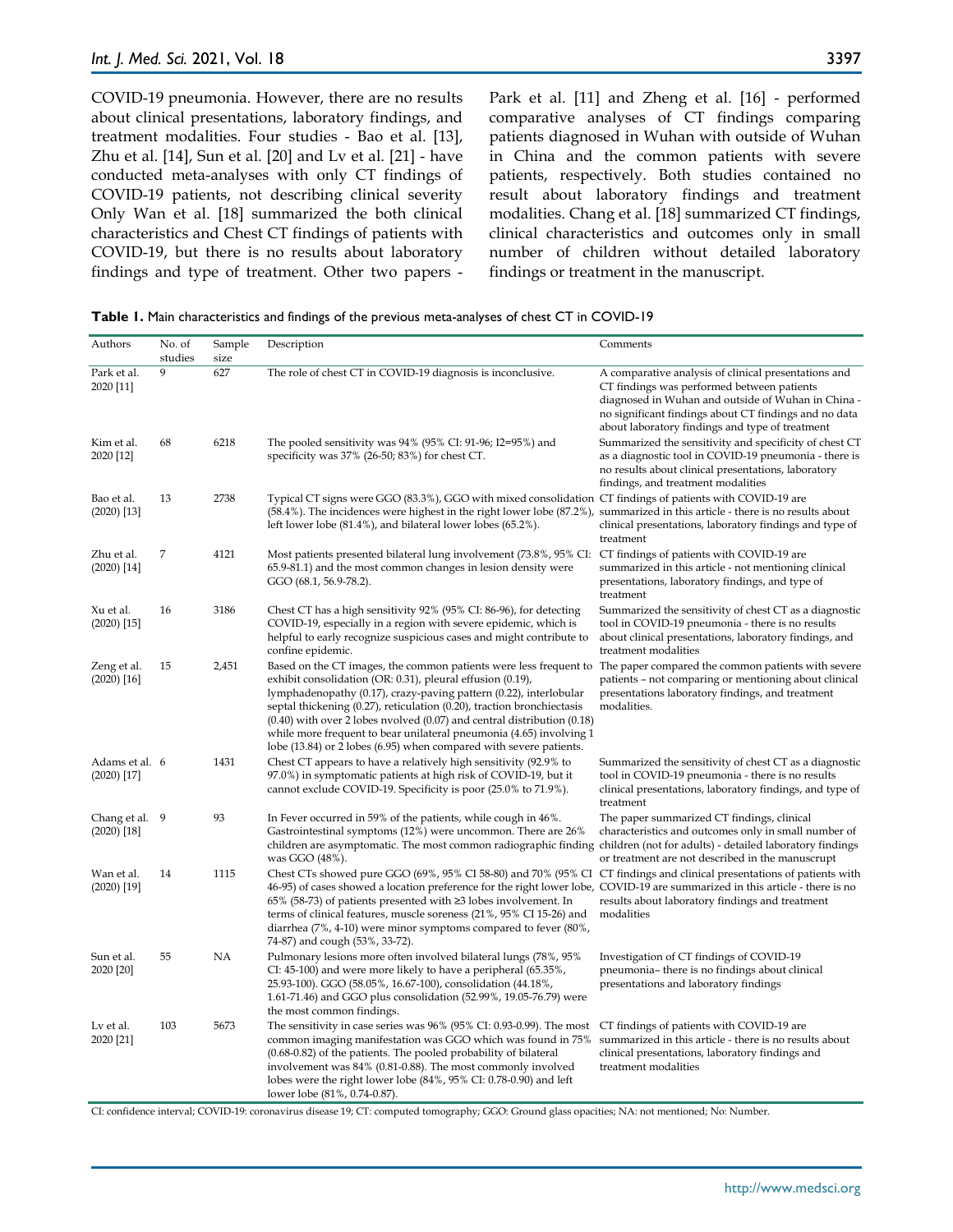#### **Baseline characteristics of patients included in case series**

We included a total of 3768 patients with COVID-19 by compiling a total of 31 case series. Baseline characteristics are presented in Table 2. The mean age was 47.7 years. The percent ratio of males to females was approximately 48.5:51.7 (1826:1947). The most common comorbid conditions were hypertension (18.4%) and diabetes mellitus (8.3%). Cardio (7.1%) and cerebrovascular diseases (5.9%) were also common. The most frequent symptom was fever  $(78.7\%)$ , followed by cough  $(60.2\%)$ . Non-specific symptoms such as anorexia and fatigue or weakness were also highly prevalent, with their prevalence being 40.2% and 26.5%, respectively. Of the 17 types of initial symptoms examined, six were respiratory symptoms: cough, sputum, sore throat, nasal congestion or runny nose, shortness of breath, and hemoptysis. It took an average of 5.6 days from the onset of symptoms to hospital admission.

| <b>Table 2.</b> Patient characteristics of included case series |
|-----------------------------------------------------------------|
|-----------------------------------------------------------------|

| Variables                      | Mean or $N/$ total $(\%)$ |                             |
|--------------------------------|---------------------------|-----------------------------|
| Age (years)                    | 47.7                      |                             |
| Sex (male/ female)             | 1826/1947                 | $(48.5/51.7%)$ <sup>a</sup> |
| <b>Underlying diseases</b>     |                           |                             |
| Hypertension                   | 165/895                   | $(18.4\%)$                  |
| Diabetes mellitus              | 65/782                    | $(8.3\%)$                   |
| Cardiovascular disease         | 52/737                    | $(7.1\%)$                   |
| Cerebrovascular disease        | 13/219                    | $(5.9\%)$                   |
| Chronic liver disease          | 12/297                    | $(4.0\%)$                   |
| Chronic kidney disease         | 8/281                     | $(2.8\%)$                   |
| COPD                           | 37/720                    | $(5.1\%)$                   |
| Malignancy                     | 24/417                    | $(5.8\%)$                   |
| Pregnancy                      | 2/62                      | $(3.2\%)$                   |
| Others b                       |                           |                             |
| Initial symptoms               |                           |                             |
| Fever                          | 2066/2624                 | (78.7%)                     |
| Cough                          | 1438/2390                 | $(60.2\%)$                  |
| Loss of appetite               | 74/184                    | $(40.2\%)$                  |
| Fatigue or weakness            | 457/1727                  | $(26.5\%)$                  |
| Sputum                         | 425/1649                  | $(25.8\%)$                  |
| Dyspnea                        | 211/1043                  | $(20.2\%)$                  |
| Myalgia                        | 329/1937                  | $(17.0\%)$                  |
| Sore throat                    | 189/1330                  | $(14.2\%)$                  |
| Chest tightness                | 71/635                    | (11.2%)                     |
| Chill                          | 46/448                    | $(10.3\%)$                  |
| Headache                       | 147/1457                  | $(10.1\%)$                  |
| Nasal congestion or runny nose | 67/804                    | $(8.3\%)$                   |
| Chest pain                     | 35/487                    | $(7.2\%)$                   |
| GI symptom                     | 96/1523                   | $(6.3\%)$                   |
| Shortness of breath            | 46/869                    | $(5.3\%)$                   |
| Hemoptysis                     | 13/651                    | $(2.0\%)$                   |
| Others <sup>c</sup>            |                           |                             |
|                                |                           |                             |

**Period from Sx onset to Adm (days) d** 5.6

Data are presented as mean value or the number of reported cases (N) compared to total cases. a In some included studies, inaccurate results were reported, so the sum does not match. b This contains diseases such as cerebral infarction, pulmonary emphysema, HIV infection, endocrine disease, surgical history and respiratory disease. c This contains symptoms such as lymphocytopenia, rhinobyon and snivel. d Total number of included cases was 351. Adm: admission; COPD: chronic obstructive pulmonary disease; GI: gastrointestinal; Sx: symptom.

#### **Characteristics of CT findings in patients with COVID-19**

Table 3 shows the characteristic CT findings in patients with COVID-19. The most common finding was vascular enlargement (84.8%), while the second most common feature was ground-glass opacity (GGO) (60.1%), followed by air-bronchogram (47.8%), and consolidation (41.4%). Other findings such as crazy paving, septal thickening, and pleural effusion accounted for a small percentage. Most lung lesions were located in the lung periphery (72.2%) and were present bilaterally (76%). Regarding lobe distribution, the right lower lobe (RLL) was the area where COVID-19 lesions most commonly occurred (72.2%), followed by the left lower lobe (LLL) (69.6%). Right upper and middle lobe (RUL, RML), and left upper lobe (LUL) were involved at a similar rate respectively (49.2, 49.5, 51.8 %).

| Table 3. Chest CT findings of patients with COVID-19 |  |
|------------------------------------------------------|--|
|------------------------------------------------------|--|

| CT findings                    | $N/$ total $(\%)$ |            |  |
|--------------------------------|-------------------|------------|--|
| Imaging finding                |                   |            |  |
| Vascular enlargement           | 412/486           | $(84.8\%)$ |  |
| GGO                            | 1311/2182         | $(60.1\%)$ |  |
| Air bronchogram                | 406/850           | (47.8%)    |  |
| Consolidation                  | 811/1960          | $(41.4\%)$ |  |
| Crazy paving                   | 240/841           | (28.5%)    |  |
| Septal thickening              | 280/1317          | $(21.3\%)$ |  |
| Pleural effusion               | 43/635            | $(6.8\%)$  |  |
| <b>Transverse distribution</b> |                   |            |  |
| Central                        | 51/264            | (19.3%)    |  |
| Peripheral                     | 574/795           | (72.2%)    |  |
| Central and Peripheral         | 71/170            | $(41.8\%)$ |  |
| Lung region distribution       |                   |            |  |
| Unilateral                     | 40/225            | (17.8%)    |  |
| Bilateral                      | 1335/1757         | $(76.0\%)$ |  |
| Lobe distribution              |                   |            |  |
| RUL                            | 147/299           | $(49.2\%)$ |  |
| RML                            | 148/299           | (49.5%)    |  |
| RLL                            | 216/299           | $(72.2\%)$ |  |
| <b>LUL</b>                     | 155/299           | $(51.8\%)$ |  |
| LLL                            | 208/299           | $(69.6\%)$ |  |

Data are presented as the number of reported cases (N) compared to total cases. CT: computed tomography; COVID-19: coronavirus disease 2019; GGO: ground glass opacity; RUL: right upper lobe; RML: right middle lobe; RLL: right lower lobe; LUL: left upper lobe; LLL: left lower lobe.

# **Laboratory data of patients with COVID-19**

Average white blood cell (WBC) count was 5.20  $\times 10^9/L$  and lymphocyte was 1.30  $\times 10^9/L$ , indicating both were within normal range. More specifically, most patients showed a normal range of WBC counts (96.4%), while increased or decreased levels were shown in only 2.2% and 1.4% of patients, respectively. Similarly, lymphocytes were in normal range in most cases (87.2%). C-reactive protein was elevated in 31.7% of patients with a mean value of 13.7 mg/dL. Liver enzymes including aspartate transaminase (mean value: 36.93 U/L) and alanine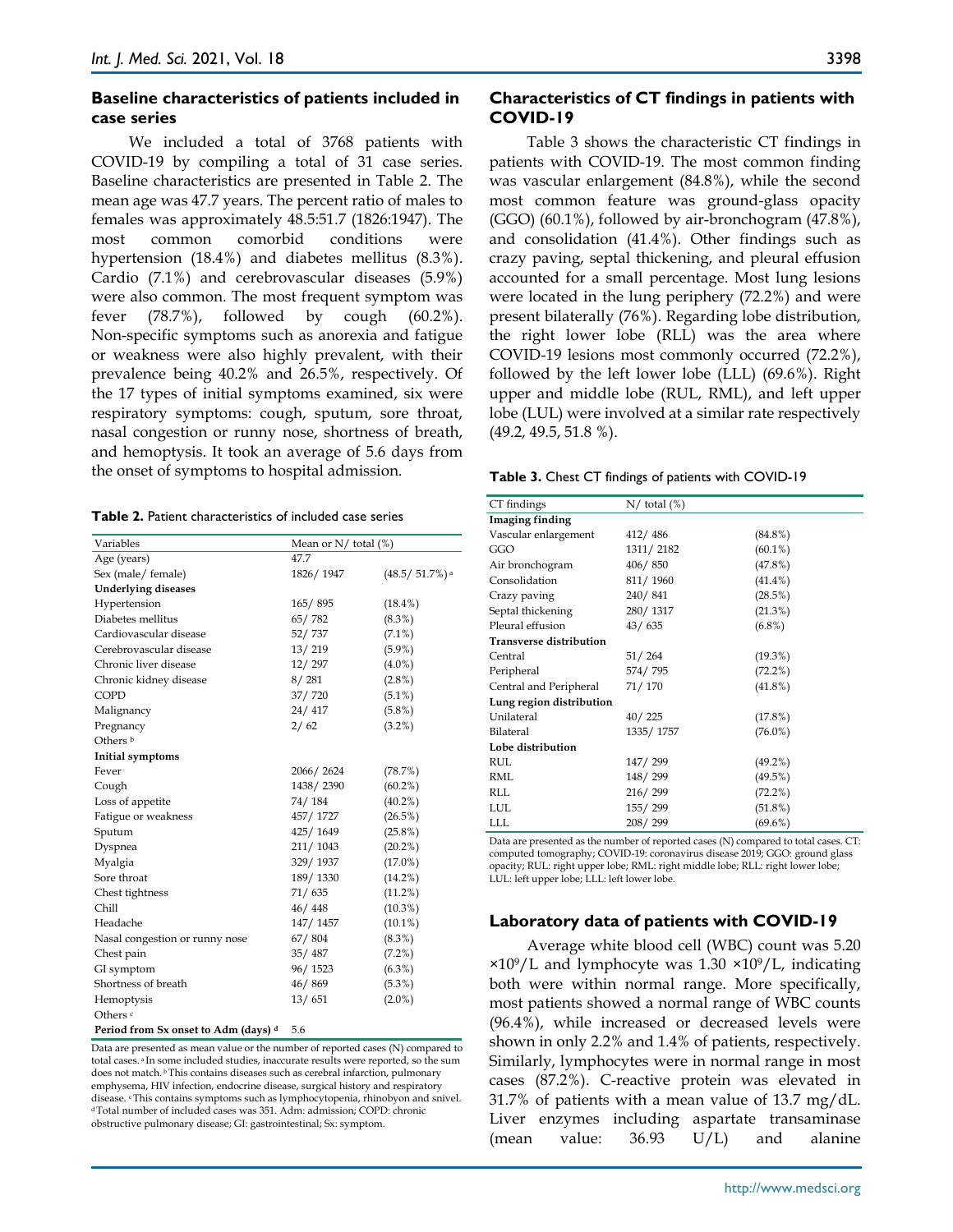aminotransferase (30.81 U/L) were within normal range, and lactic acid dehydrogenase (238.10 U/L) also showed normal level (Table 4).

**Table 4.** Laboratory findings of patients with COVID-19

| Laboratoy findings         | Mean or $N/$ total $(\%)$          |            |
|----------------------------|------------------------------------|------------|
| WBC                        | $5.20 \times 10^9$ /L <sup>a</sup> |            |
| Normal                     | 1166/1210                          | $(96.4\%)$ |
| Increased                  | 27/1210                            | $(2.2\%)$  |
| Decreased                  | 17/1210                            | $(1.4\%)$  |
| Neutrophil                 | $3.50 \times 10^9/L^b$             |            |
| Lymphocyte                 | $1.30 \times 10^9 / L$ c           |            |
| Normal                     | 1130/1297                          | (87.2%)    |
| Increased                  | 55/1297                            | $(4.2\%)$  |
| Decreased                  | 112/1297                           | $(8.6\%)$  |
| C-Reactive Protein         | 13.7 mg/dL <sup>d</sup>            |            |
| Increased                  | 376/1187                           | (31.7%)    |
| Aspartate aminotransferase | 36.9 U/L <sup>e</sup>              |            |
| Alanine aminotransferase   | 30.8 U/L <sup>e</sup>              |            |
| Lactic acid dehydrogenase  | 238.1 U/Lf                         |            |

Data are presented as mean value or the number of reported cases (N) compared to total cases. Total numbers of included cases are <sup>a</sup> 1171, <sup>b</sup> 1004, <sup>c</sup> 1329, <sup>d</sup> 1187, <sup>e</sup> 259, and f 1082. COVID-19: coronavirus disease 2019; WBC: white blood cell.

#### **Treatment of patients with COVID-19**

About 17.7% of patients received antiviral treatment, and 9.9% of patients had oxygen treatment. In the intensive care unit, 41  $(1.1\%)$ , 4  $(0.1\%)$ , and 2 (0.05%) patients received mechanical ventilator, extracorporeal membrane oxygenation (ECMO), and continuous renal replacement therapy (CRRT), respectively. Interestingly, plasminogen therapy was also tried in 13 patients with COVID-19 (Table 5).

|  |  | Table 5. Treatments of patients with COVID-19 |  |
|--|--|-----------------------------------------------|--|
|--|--|-----------------------------------------------|--|

| Treatments                 | N(%)         |
|----------------------------|--------------|
| Anti-coronavirus treatment | 668 (17.7%)  |
| Glucocorticoids            | 139 (3.7%)   |
| Oxygen therapy             | 373 (9.9%)   |
| Mechanical ventilator      | 41 $(1.1\%)$ |
| Plasminogen therapy        | 13 (0.3%)    |
| <b>ECMO</b>                | $4(0.1\%)$   |
| <b>CRRT</b>                | 2(0.05%)     |

Data are presented as the number of reported cases (N) compared to total cases (n=3768). COVID-19: coronavirus disease 2019; ECMO: extracorporeal membrane oxygenation; CRRT: continuous renal replacement therapy.

# **Discussion**

Up to the best of our knowledge, there have been 11 meta-analyses about Chest CT findings of COVID-19 have been identified until now (Table 1). However, 4 papers [13, 14, 20, 21] simply described CT findings of patients with COVID-19. Another 3 meta-analyses [12, 15, 17] were only for sensitivity or specificity values of chest CT as a diagnostic tool of COVID-19. The other papers analyzed with partial sample sizes (comparative analyses between two groups [11, 16], children [18], ect.) Among these

meta-analyses, there has been no comprehensive studies collecting all case series studies on data regarding the findings on chest CT in patients with confirmed COVID-19 and their association with the clinical severity, laboratory findings and treatment modalities of the viral infection.

Clinical deterioration by COVID-19 is characterized by ARDS due to acute lung injury, cytokine storm syndrome, and multiple organ failure. Among them, acute lung damage is the most representative clinical complication due to COVID-19 and is the starting point for all other serious clinical complications [22, 23]. As already shown in previous epidemics, including severe acute respiratory syndrome (SARS) and middle east respiratory syndrome (MERS), the coronavirus enters the cell by using angiotensin-converting enzyme-2 receptor (ACE2R) [24]. The ACE2Rs are mainly distributed in alveolar epithelial cells of the lungs, and thereby mediate direct lung injury by the coronavirus [25, 26]. However, careful analysis of serious complications might offer a window of opportunity in the management of the condition. The radiographic information of a chest CT scan has the potential to provide valuable information and assist healthcare workers in predicting the acuity of the infection and in categorizing patients at low, medium, and high risk of mortality from the disease.

Most medical guidelines consider a chest CT scan as a useful diagnostic measure to complement for a RT-PCR test in spite of low specificity and unwanted exposure of radiation [8, 27, 28]. Chest CT provides information to assess clinical severity and helps to predict clinical progress at the same time as diagnosis [29].

Pneumonia by various viruses, including novel coronavirus, shares radiologic characteristics that are different from bacterial pneumonia. Despite a few differences according to pathogenic mechanisms, viral pneumonia is commonly characterized by bilateral lung involvement and a GGO pattern that often show mixed appearance with consolidative lesions. In addition, viral pneumonia is mainly distributed in the lung periphery [30]. Especially, in the COVID-19 pandemic, the radiologic characteristics of pneumonia caused by SARS and MERS coronavirus are something to be noted. The two diseases have shown that the mixed lesions occur mainly in the peripheral and lower regions of both lungs [8].

Several researchers have reported the radiologic characteristics of COVID-19 since the initial outbreak [31]. Such information could provide important clues in understanding the pathogenic mechanism of SARS-CoV-2 and might play an important role in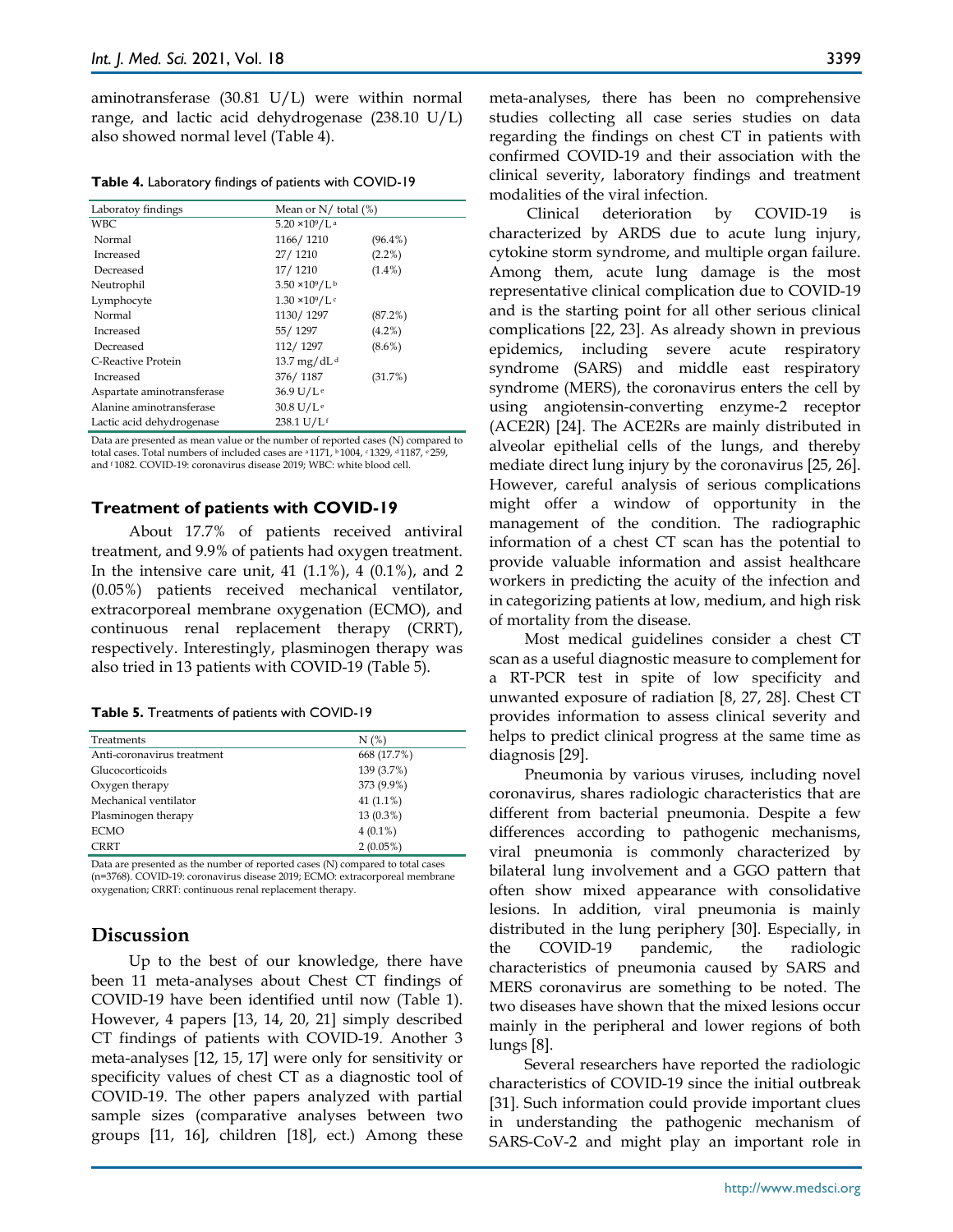early diagnosis along with serologic testing [8, 31], even though the argument over the role of chest CT in COVID-19 diagnosis still persists [12, 28]. In a study of 51 patients diagnosed with COVID-19, pneumonia mainly involved both lungs (86% of total patients / 97% of total lesions), and the lung lesions were distributed across multiple sites in more than 4 lobes (63% / 90%) [32]. In addition, it occurred frequently in lower lobes (90% / 53%) and were mainly distributed in the posterior (80% / 89%) and peripheral areas of the lung (86% / 91%). Radiologic features of pneumonia from COVID-19 may depend on severity. A recent study divided COVID-19 into 5 stages (ultra-early, early, rapid progress, consolidation, and dissipation stages) and described the radiologic features of each stage [27]. According to this study, single, double, or scattered GGO lesions were observed in the ultra-early stage, and during the early stage, the GGO patterns gradually expanded with the



onset of interlobular interstitial edema. In the rapid progress stage, as inflammation intensified, the exudate in alveoli spread into nearby alveoli and interstitial spaces, and the GGO lesion progressed to consolidation with signs of air-bronchogram. In the consolidation stage, large scale patchy consolidation was clearly present. Lastly, in the dissipation stage, the existing consolidation was gradually absorbed and faded, the interlobular septum became relatively clear, and opacity of the reticular pattern was mainly observed.

Compared to 11 previous published meta-analyses, our study showed different the radiologic characteristics of chest CT in a total of 3768 COVID-19 patients by compiling case series studies. The most common feature of the CT findings of COVID-19 was vascular enlargement (or thickening) (Table 3). Although the finding is somewhat non-specific and the underlying mechanisms are

unclear, a recent study indicated that it could be an important point that distinguishes COVID-19 pneumonia from non-COVID-19 pneumonia, and a useful indicator to suspect COVID-19 infection at an early stage [31, 33]. The second most common CT finding in COVID-19 pneumonia was GGO, which has already been considered as a typical feature in viral pneumonia, including COVID-19. The GGO is a radiologic opacity that does not obscure the contours of close broncho-vascular structures, which suggests the existence of transudate or exudate in alveoli, but the fluid amount is not large enough to make a large contrast with the surrounding air spaces. Thus, the GGO pattern suggests early lesions such as alveolitis, and, as the disease progresses, it develops into a consolidative lesion by the accumulation of fibrinous exudate. In the GGO lesion, the alveoli are relatively better aerated compared to the severity of radiologic findings, such that asymptomatic COVID-19 infections are often found with significant abnormal findings in chest radiography. Another common CT finding for COVID-19 was air-bronchogram. This was reported at a similar rate as consolidation in our study because it has the same clinical significance as a secondary lesion following consolidation. Consolidation in the lung means that the functional space of alveoli has been lost by inflammatory exudates, thus predicting clinical exacerbation. Many studies, including this study, report mixed GGO and consolidation as a typical feature of COVID-19 [34], and these mixed findings are understood as a process of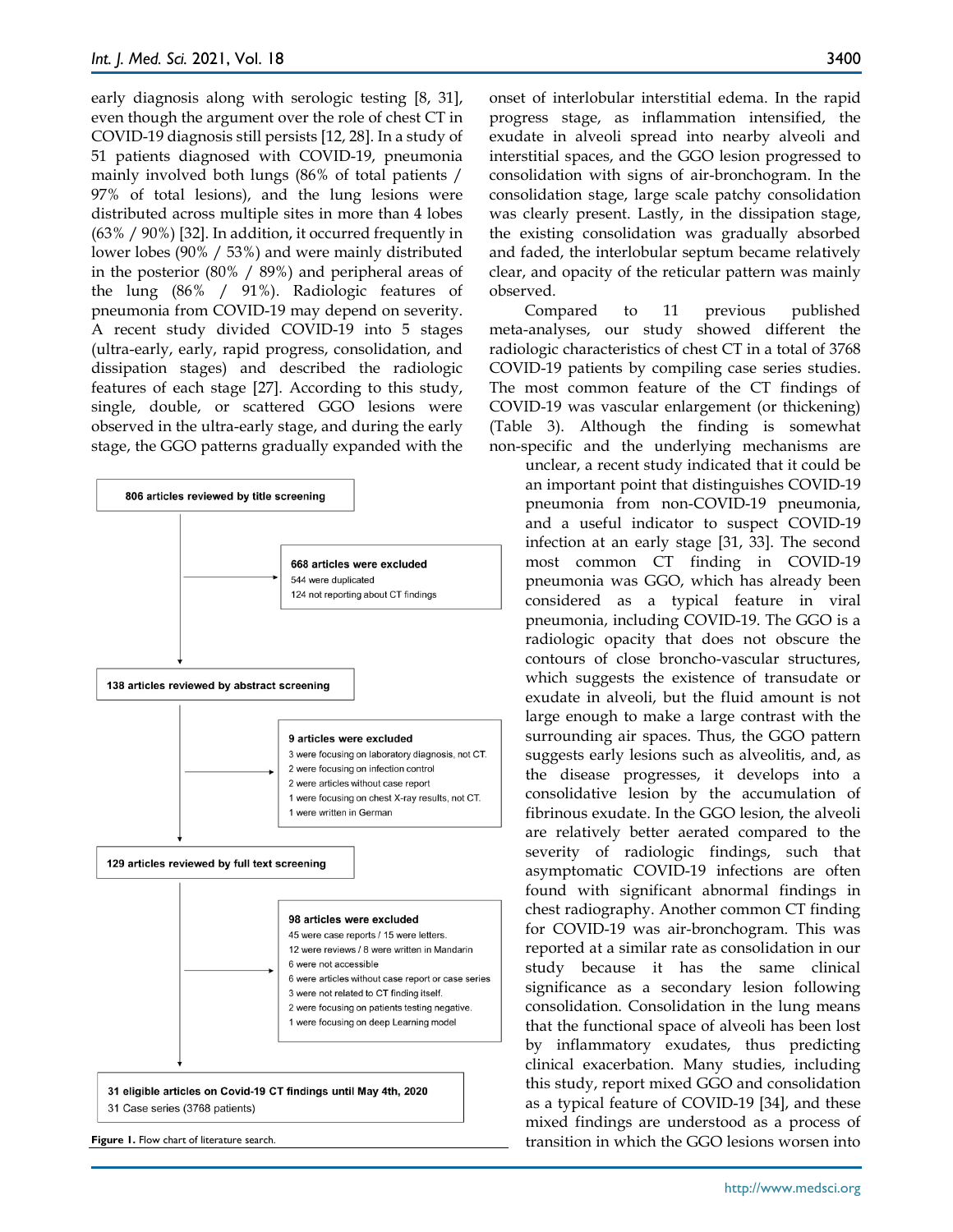a consolidative stage rather than independent lesions. Other chest CT findings of COVID-19 included crazy paving, which is thought to be one of the worsening lesions of the GGOs that does not progress to consolidation. Based on the localization of chest CT findings of COVID-19 in this study, as in other existing studies, peripheral distribution is mainly shown, and the lesions usually involve the right lung and lower lobes. Although there is no clear evidence, these findings may be associated with the inflow of coronavirus particles through breathing. When the coronavirus particles enter the lung, it is easier to contact alveolar epithelial cells in the lung periphery where airflow slows down. Also, in regard to the preference for specific lung lobes in occurrence of COVID-19 pneumonia, we could understand such a tendency by referring to the volume of each lung segment. In a study of COPD patients, the assessment of the lung lobar volumes in the control group through three-dimensional (3D) CT showed that RLL had the largest volume and that the volumes got smaller in the order of LUL, LLL, RUL, and RML [35]. Although these results do not exactly correspond to the localization of pneumonia from COVID-19 shown in this study, the preferred area for the occurrence of pneumonia seems to be associated with the physiologic lobar volumes.

A comprehensive diagnostic approach should be adopted for patients with known COVID-19, suspected cases, and for exposed individuals. The radiologic imaging, clinical picture, laboratory testing, and molecular confirmatory assays should be analyzed in a complementary and accumulative manner. Healthcare providers should consider all clinical cues before planning management and treatment.

## **Conclusions**

In this study, we provide information on the characteristics of CT findings of COVID-19 from a large number of patients through a comprehensive analysis of existing case series. The understanding of radiologic characteristics in COVID-19 can help assess and predict the clinical course of the disease, and provide a useful measure for early diagnosis of COVID-19. Above all, understanding the underlying mechanisms of radiologic patterns in COVID-19 is likely to provide a clue on the clinical properties of SARS-CoV-2 that causes serious lung damage with high infectivity. The findings and hallmarks in the chest CT could assist in predicting the severity and acuity, progression, prognosis, and risk of mortality of infection.

## **Supplementary Material**

Supplementary materials and tables. http://www.medsci.org/v18p3395s1.pdf

#### **Author Contributions**

JIS designed the study, KHL, HK, JS and SML collected the data and did the analysis. RAG, KHL, JSK, SL, SHH, KSK, KEK, AK, LJ, LS, HL, AK and JIS wrote the first draft of the manuscript and gave critical comments on manuscript draft. All authors had full access to all the study data. All authors reviewed wrote and approved the final version. The corresponding author had final responsibility for the decision to submit for publication.

## **Competing Interests**

The authors have declared that no competing interest exists.

## **References**

- 1. Zhu N, Zhang D, Wang W, Li X, Yang B, Song J, et al. A novel coronavirus from patients with pneumonia in China, 2019. N Engl J Med. 2020; 82: 727-33.
- 2. Chen N, Zhou M, Dong X, Qu J, Gong F, Han Y, et al. Epidemiological and clinical characteristics of 99 cases of 2019 novel coronavirus pneumonia in Wuhan, China: a descriptive study. Lancet. 2020; 395: 507-13.
- 3. Yang X, Yu Y, Xu J, Shu H, Xia J, Liu H, et al. Clinical course and outcomes of critically ill patients with SARS-CoV-2 pneumonia in Wuhan, China: a single-centered, retrospective, observational study. Lancet Respir Med. 2020; 8: 475-81.
- 4. The Lancet Emerging understandings of 2019 nCoV. Lancet. 2020; 395: 311.
- 5. Chan JF, Yuan S, Kok KH, To KK, Chu H, Yang J, et al. A familial cluster of pneumonia associated with the 2019 novel coronavirus indicating person-to-person transmission: a study of a family cluster. Lancet. 2020; 395: 514-23.
- 6. Rothe C, Schunk M, Sothmann P, Bretzel G, Froeschl G, Wallrauch C, et al. Transmission of 2019-nCoV infection from an asymptomatic contact in Germany. N Engl J Med. 2020; 382: 970-1.
- 7. Krause PR, Fleming TR, Longini IM, Peto R, Briand S, Heymann DL, et al. SARS-CoV-2 Variants and Vaccines. N Engl J Med. 2021; 385: 179-86.
- 8. Salehi S, Abedi A, Balakrishnan S, Gholamrezanezhad A. Coronavirus Disease 2019 (COVID-19): A Systematic Review of Imaging Findings in 919 Patients. AJR Am J Roentgenol 2020; 215: 87-93.
- 9. Chen H, Guo J, Wang C, Luo F, Yu X, Zhang W, et al. Clinical characteristics and intrauterine vertical transmission potential of COVID-19 infection in nine pregnant women: a retrospective review of medical records. The Lancet. 2020; 395: 809-15.
- 10. Huang P, Liu T, Huang L, Liu H, Lei M, Xu W, et al. Use of Chest CT in Combination with Negative RT-PCR Assay for the 2019 Novel Coronavirus but High Clinical Suspicion. Radiology. 2020; 295: 22-3.
- 11. Park JH, Jang W, Kim SW, Lee J, Lim YS, Cho CG, et al. The Clinical Manifestations and Chest Computed Tomography Findings of Coronavirus Disease 2019 (COVID-19) Patients in China: A Proportion Meta-Analysis. Clin Exp Otorhinolaryngol.2020; 13: 95-105
- 12. Kim H, Hong H, Yoon SH. Diagnostic Performance of CT and Reverse Transcriptase-Polymerase Chain Reaction for Coronavirus Disease 2019: A Meta-Analysis. Radiology. 2020; 296: E145-5.
- 13. Bao C, Liu X, Zhang H, Li Y, Liu J. Coronavirus Disease 2019 (COVID-19) CT Findings: A Systematic Review and Meta-analysis. J Am Coll Radiol. 2020; 17: 701-9.
- 14. Zhu J, Zhong Z, Li H, Ji P, Pang J, Li B, et al. CT Imaging Features of 4121 Patients With COVID-19: A Meta-Analysis. J Med Virol. 2020; 92: 891-902.
- 15. Xu B, Xing Y, Peng J, Zheng Z, Tang W, Sun Y, et Detecting COVID-19: A Systematic Review and Meta-Analysis of Diagnostic Accuracy. Eur Radiol 2020; 30: 5720-7.
- 16. Zheng Y, Wang L, Ben S. Meta-analysis of chest CT features of patients with COVID-19 pneumonia. Med Virol. 2020; 93: 241-9.
- 17. Adams HJA, Kwee TC, Yakar D, Hope MD, Kwee RM. Systematic Review and Meta-Analysis on the Value of Chest CT in the Diagnosis of Coronavirus Disease (COVID-19): Sol Scientiae, Illustra Nos. AJR Am J Roentgenol. 2020; 215: 1342-50.
- 18. Chang TH, Wu JL, Chang LY. Clinical Characteristics and Diagnostic Challenges of Pediatric COVID-19: A Systematic Review and Meta-Analysis. J Formos Med Assoc. 2020;119: 982-9.